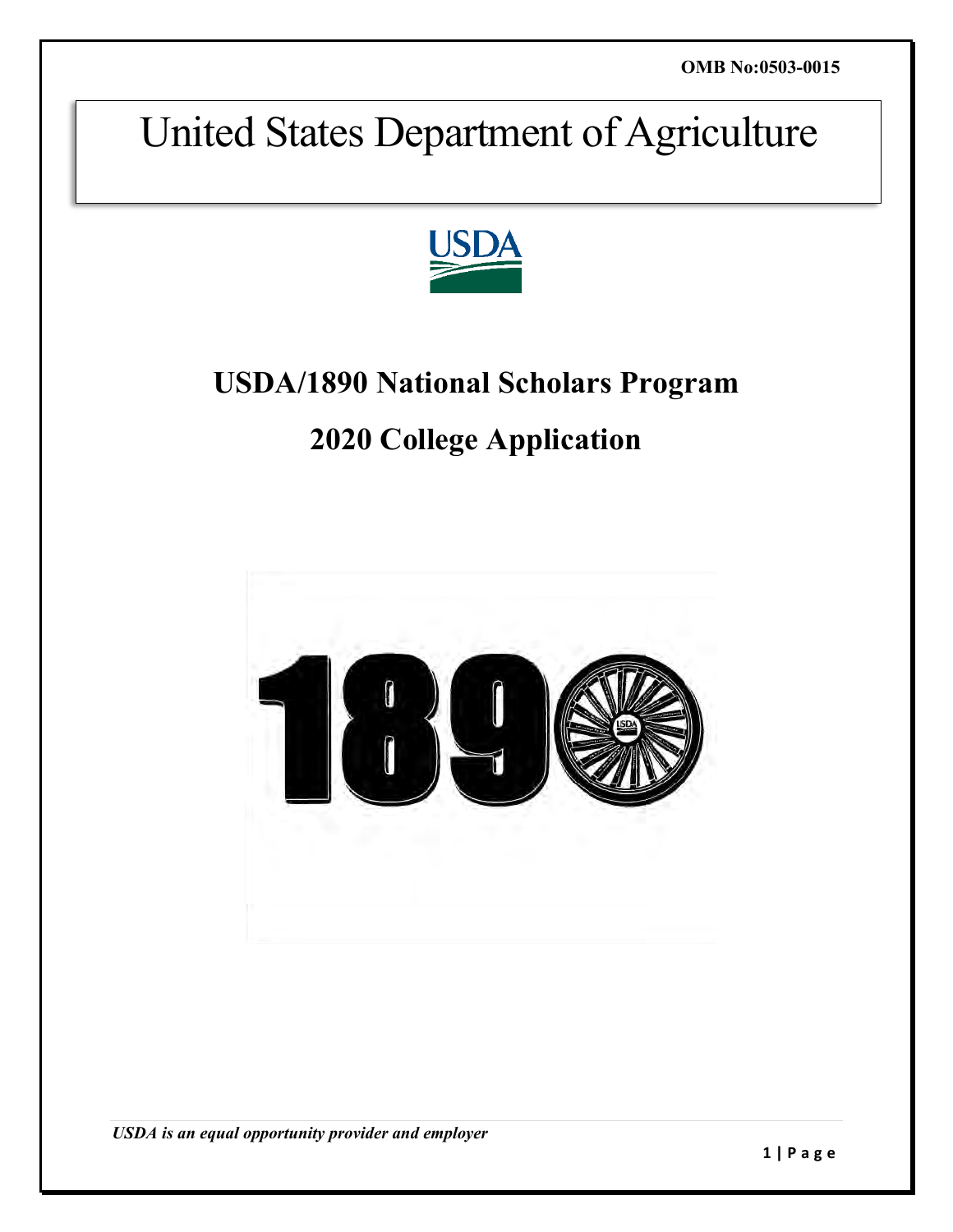## **INTRODUCTION**

Thank you for your interest in the U.S. Department of Agriculture's (USDA's) 1890 National Scholars Program. The USDA/1890 National Scholars Program was established in 1992 as part of the partnership between the U.S. Department of Agriculture and the 1890 Land-Grant Universities.

The goal of the USDA/1890 National Scholars Program is to increase the number of students studying agriculture, food sciences, natural resource sciences, and other related disciplines. The program is open to high school seniors, college freshmen and sophomores who exhibit exemplary leadership traits and demonstrated community service. The Scholarship is highly competitive and provides for full tuition payment, among other benefits, for up to 4-years to selected students enrolled or accepted for enrollment at an 1890 Land-Grant University. The USDA/1890 National Scholars Program partners with USDA agencies and staff offices to provide scholars with professional and educational opportunities. A sponsoring USDA Agency Coordinator will be assigned to the scholar. The USDA Sponsoring Agency will work closely with scholars to provide ongoing support and ensure the Scholar is on track with degree requirements.

The USDA/1890 National Scholars Program is implemented under the USDA Fellows Experience Program (FEP). Successful applicants will receive a temporary appointment to the USDA, not to exceed 4 years. Upon successful completion of the degree requirements and the end of the agreement period, the scholar is eligible for conversion to permanent appointment in service to USDA without further competition.

#### **The USDA/1890 National Scholar is required to:**

- $\checkmark$  Reimburse the USDA Sponsoring agency for costs of education (excluding the employee's pay and allowances) incurred by the USDA sponsoring agency, if the scholar voluntarily separates from the service of the USDA sponsoring before the end of the period for which the scholar has agreed to continue in the service of the USDA.
- $\checkmark$  Consult with and obtain the approval of the Sponsoring Agency prior to making any changes to their academic program. Unapproved changes may affect the Scholar's continued participation in the program, such as scholar's participation in study abroad programs, third party internships and leave of absence. The Scholar is expected to meet with Agency Coordinator to go over degree classes and ongoing academic status.
- $\checkmark$  The Scholar must coordinate summer work experience through their work site manager.
- $\checkmark$  The Scholar must report to work site and have a record of their individual development plan.

Again, thank you for your interest in the USDA/1890 National Scholars Program and best wishes in your pursuit of academic excellence!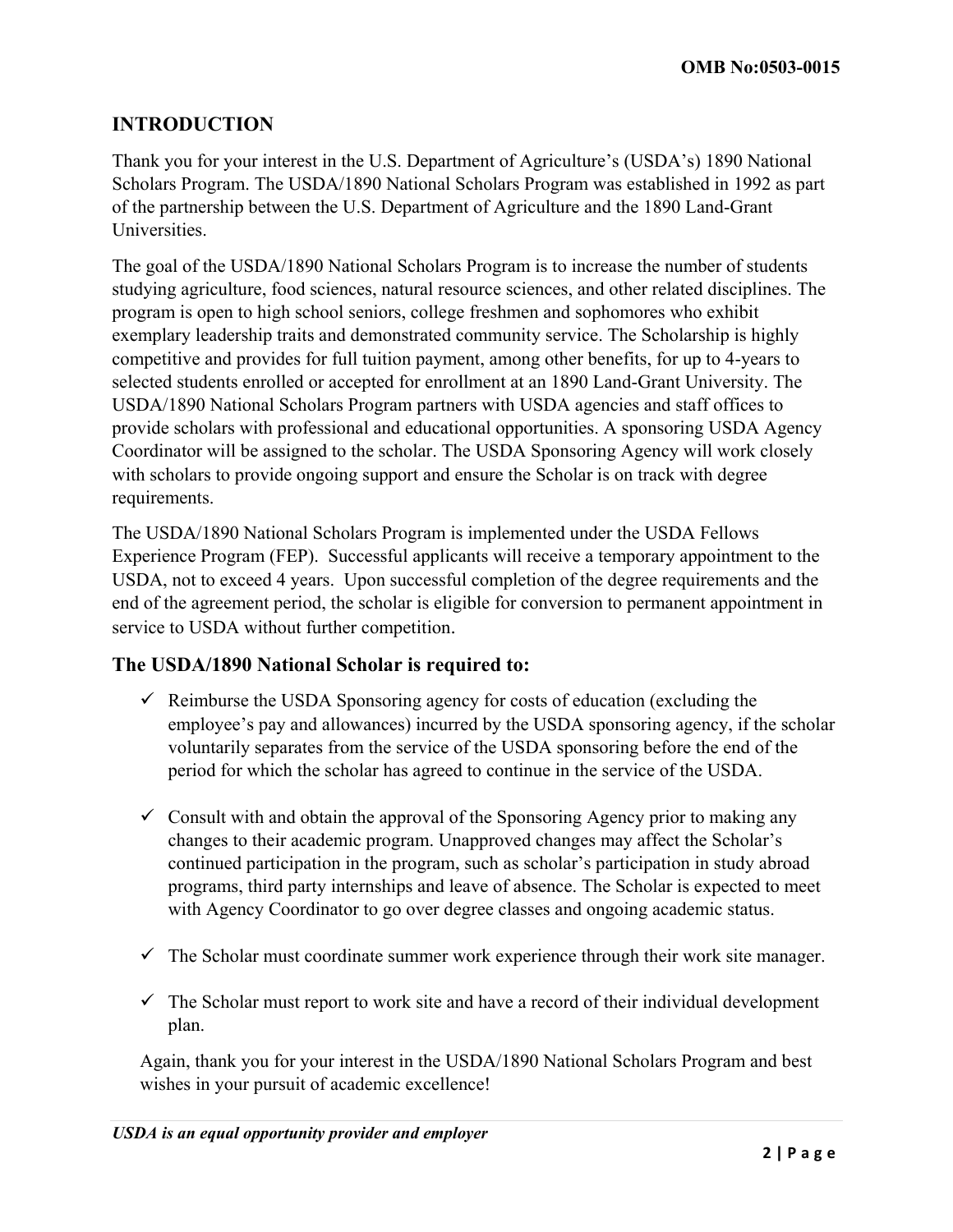#### **USDA/1890 NATIONAL SCHOLARS PROGRAM**

#### **OVERVIEW and AUTHORITIES**

The USDA/1890 National Scholars Program is a partnership between the U.S. Department of Agriculture (USDA) and the 1890 Land-Grant Universities. The program awards scholarships to students accepted to or attending one of the 1890 Land-Grant Universities in pursuit of a bachelor's degree in agriculture, food sciences, natural resource sciences, or related academic discipline(s).

#### **The Land-Grant Universities are as follows:**

| Alabama A&M University (Alabama)       | North Carolina A&T State University (North Carolina) |
|----------------------------------------|------------------------------------------------------|
| Alcorn State University (Mississippi)  | Prairie View A&M University (Texas)                  |
| Central State University (Ohio)        | South Carolina State University (South Carolina)     |
| Delaware State University (Delaware)   | Southern A&M University (Louisiana)                  |
| Florida A&M University (Florida)       | Tennessee State University (Tennessee)               |
| Fort Valley State University (Georgia) | Tuskegee University (Alabama)                        |
| Kentucky State University (Kentucky)   | University of Arkansas Pine Bluff (Arkansas)         |
| Langston University (Oklahoma)         | University of Maryland Eastern Shore (Maryland)      |
| Lincoln University (Missouri)          | Virginia State University (Virginia)                 |
|                                        | West Virginia State University (West Virginia)       |
|                                        |                                                      |

- Legislative Authority of the Second Morrill Act of August 30, 1890 (7 U.S.C. 321-326 and 328);
- National Agricultural Research, Extension and Teaching Act of 1977 (Public Law 95-113, 1402, et seq7 U.S.C. §3101);
- Office of Personnel Management, Training (5 C.F.R part 410);
- Schedule A (r) federal Experience Authority (5 C.F.R. 213.312  $((r))$ ;
- Federal Agriculture Improvement and Reform Act of 1996 (FAIR ACT), Title IX, Section 922 (7 U.S.C § 2279c);
- Executive Order 13779, White House Initiative on Historically Black Colleges and Universities, signed February 18, 2017 continued by Executive Order 13811, signed September 29 September 2017.
- Conversion to Career Conditional Appointment Farm Bill 2018 (5 CFR 213.3102) authority code "ZLM".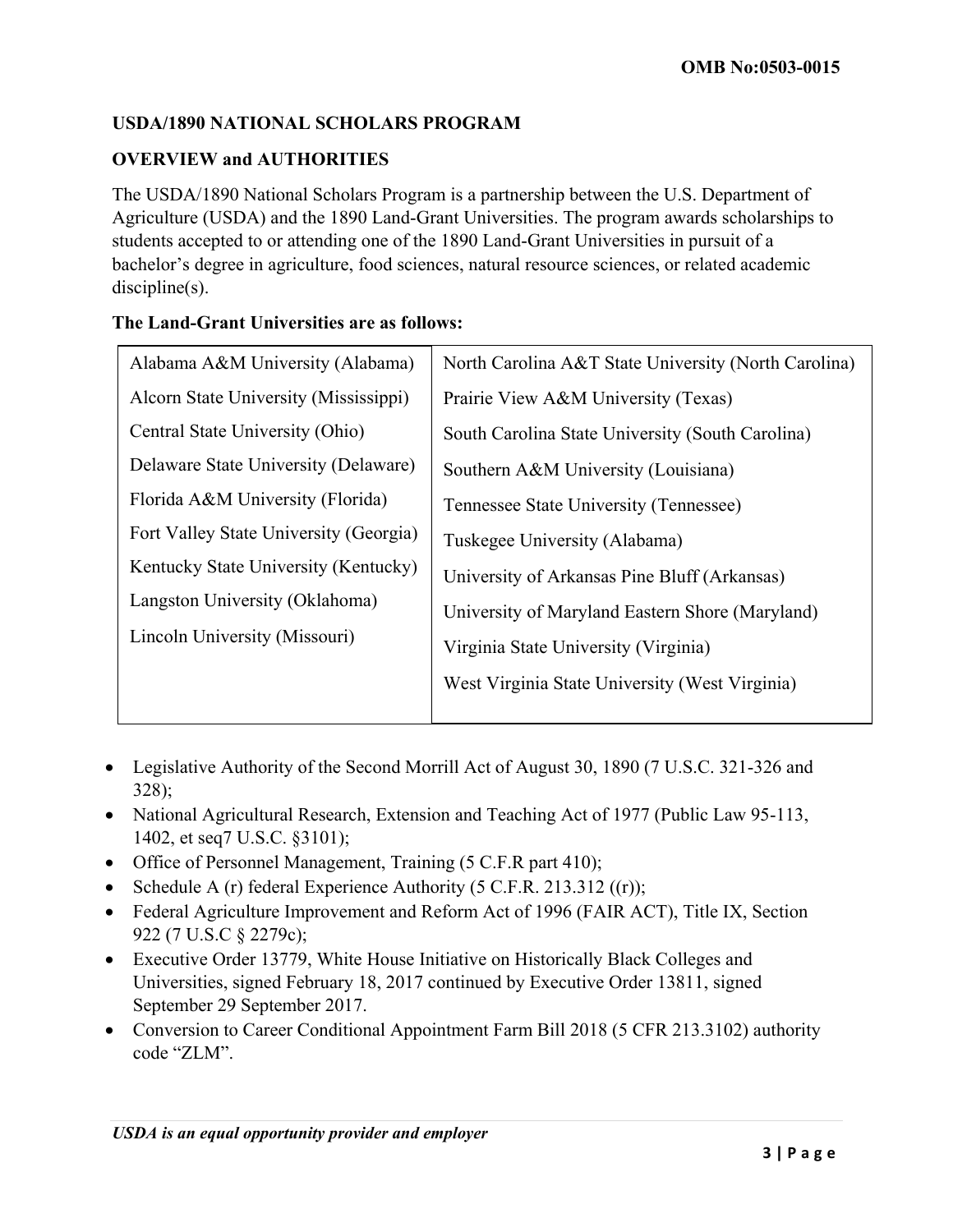#### **PURPOSE**

#### **The purpose of the USDA/1890 National Scholars Program is:**

- $\checkmark$  To strengthen the long-term partnership between USDA and the 1890 Land-Grant Universities.
- $\checkmark$  To promote increase and cooperation among the parties in all areas of mutual interest.
- $\checkmark$  To improve USDA's outreach efforts within the communities served by 1890 Land-Grant Universities and USDA.
- $\checkmark$  To increase the number of students studying and pursuing careers in agriculture, food sciences, and natural resource sciences or other related disciplines.

#### **OBJECTIVE**

The USDA/1890 National Scholars Program offers scholarships to U.S. citizens who are seeking a bachelor's degree at one of the 1890 Land-Grant Universities in any of the fields of study within agriculture, food sciences, natural resource sciences, or other related disciplines. Examples of required fields of study or related disciplines are**:** 

- Agribusiness
- Agriculture/Biological Regulatory Science
- Agricultural Production and Technology
- Agronomy or Crop Sciences
- Agricultural Economics
- Agricultural Engineering/Mechanics Sciences
- Animal Sciences
- Aquaculture/Fisheries
- Biological System Engineering
- Botany
- Business Management
- Entomology
- Family and Consumer Sciences
- Farm and Range Management
- Financial Management
- Forestry and Related Sciences
- Horticulture
- Natural Resources Management
- Nutrition
- Soil Conservation /Soil Science
- Water Resource Management
- Other Related Disciplines (e.g., preveterinary medicine, veterinary technology, computer sciences, nonmedical biological sciences)

#### **AWARD**

Scholarships are awarded annually and must be used at one of the 1890 Land-Grant Universities. Each award is renewable each year for the term of the scholarship and provides full tuition, fees, books, and room and board. The scholarship renewal is contingent upon satisfactory academic performance, summer work performance and academic progress toward the bachelor's degree.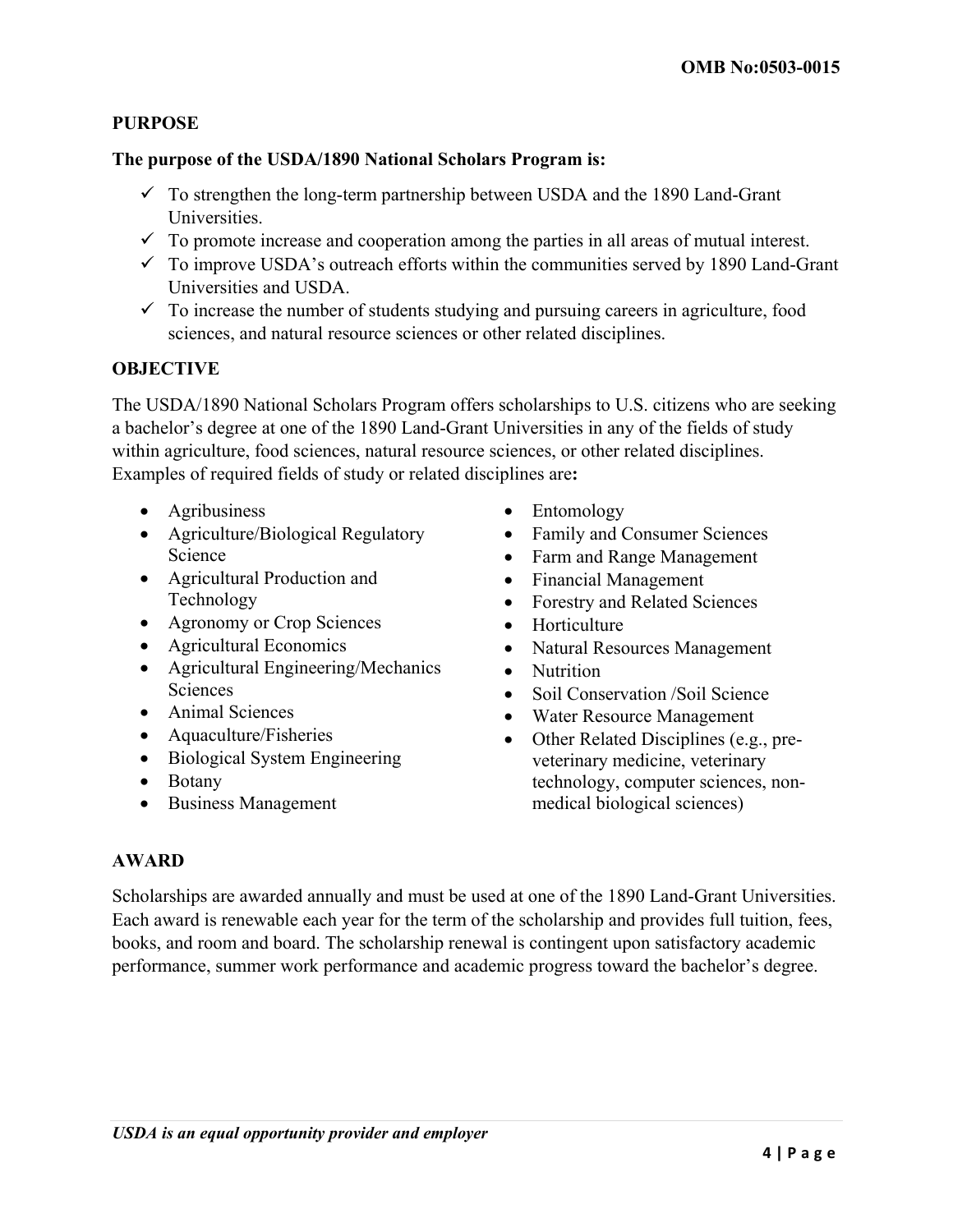## **GENERAL ELIGIBILITY**

#### **Applicant must:**

- $\checkmark$  Be a U.S. citizen
- $\checkmark$  Have a cumulative GPA of 3.0 or better (on a 4.0 scale).
- $\checkmark$  Intend to study and work in the field of agriculture, food sciences, natural resource sciences, or related disciplines
- $\checkmark$  Demonstrate leadership and community service

#### **INSTRUCTIONS**

Only completed application packages submitted and postmarked by Friday, January 31, 2020 will be considered. All application materials must be submitted in one application package. Complete application packages must include the following:

- $\checkmark$  Signed and dates application including signature of parent of guardian, if the applicant is under the age of 18, a Completed Privacy Act Advisory Statement and Release Form
- $\checkmark$  Completed Biographical Questionnaire
- $\checkmark$  Current resume
- $\checkmark$  Submit the most recent official transcript with the school seal and/or the signature of an authorized school official
- $\checkmark$  Submit a 500-800-word essay on one (1) of the following topics.
	- o My interest in working for USDA.
	- o How I envision the scholarship will impact me personally and my future as a public servant.
	- o My experiences and perceptions about agriculture, food sciences and natural resource sciences or other related disciplines as related to agriculture.
- ✓ Submit an **original signed** and dated application

Application materials containing photocopied signatures and transcripts will not be considered for the USDA/1890 National Scholars Program.

#### **SELECTION PROCESS**

If selected, the student will be contacted by the sponsoring Agency Coordinator. The applicant will be given an opportunity to ask questions related to the agency, the job and program expectations. Selected applicants should contact their Agency Coordinator with any unanswered questions or concerns related to the agency, summer experience or academic requirements.

*Note: The application may also be printed out and filled in by hand in black or blue ink only.* 

*USDA is an equal opportunity provider and employer*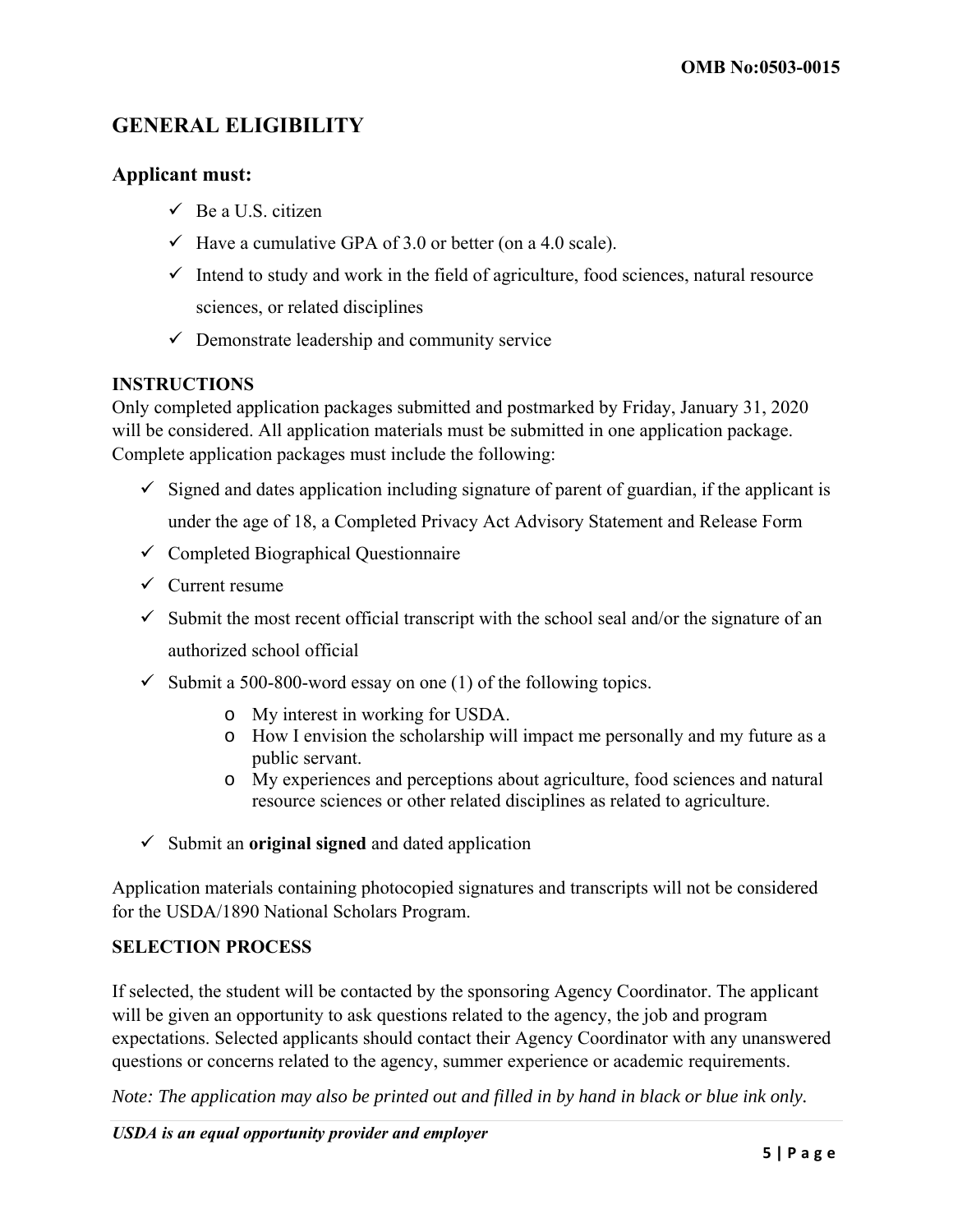#### **PRIVACY ACT ADVISORY STATEMENT**

The Privacy Act of 1974 (P.L. 93-579) requires that you be given certain information in connection with this request for information. Accordingly, pursuant to the requirements for this Act, please be advised:

- 1. Furnishing the information requested is voluntary.
- 2. The data will be used for selection of 1890 National Program, printing certificates, and related activities.
- 3. The data is maintained in a privacy act system as defined by National Archives and Records Administration under OMB.
- 4. Failure to complete the form will mean that you cannot be included among those candidates being considered for designation as USDA/1890 National Scholar.

 I, understand that I am a candidate for the USDA/1890 National Scholars Program, have read the Privacy Act Advisory Statement, and affirm my wish to be considered. In the event I am named a Scholar, permission is hereby given for the release of materials submitted by me for the use of the U.S. Department of Agriculture and the 1890 Land-Grant Universities as deemed appropriate for purposes of the USDA/1890 National Scholars Program.

Department of Agriculture in connection with the Program. I am (check one)  $\vert$  willing unwilling I further consent to the release of photographs that may be taken of me, by or for the U.S. to appear on radio and/or television if such arrangements are made by the U.S. Department of Agriculture in connection with the USDA/1890 National Scholars Program.

| Print Name<br><u> 1980 - Andrea Andrew Maria (h. 1980).</u> |  |
|-------------------------------------------------------------|--|
| Signature                                                   |  |
| Date                                                        |  |

*Note: Original signatures only. Photocopies will not be accepted.*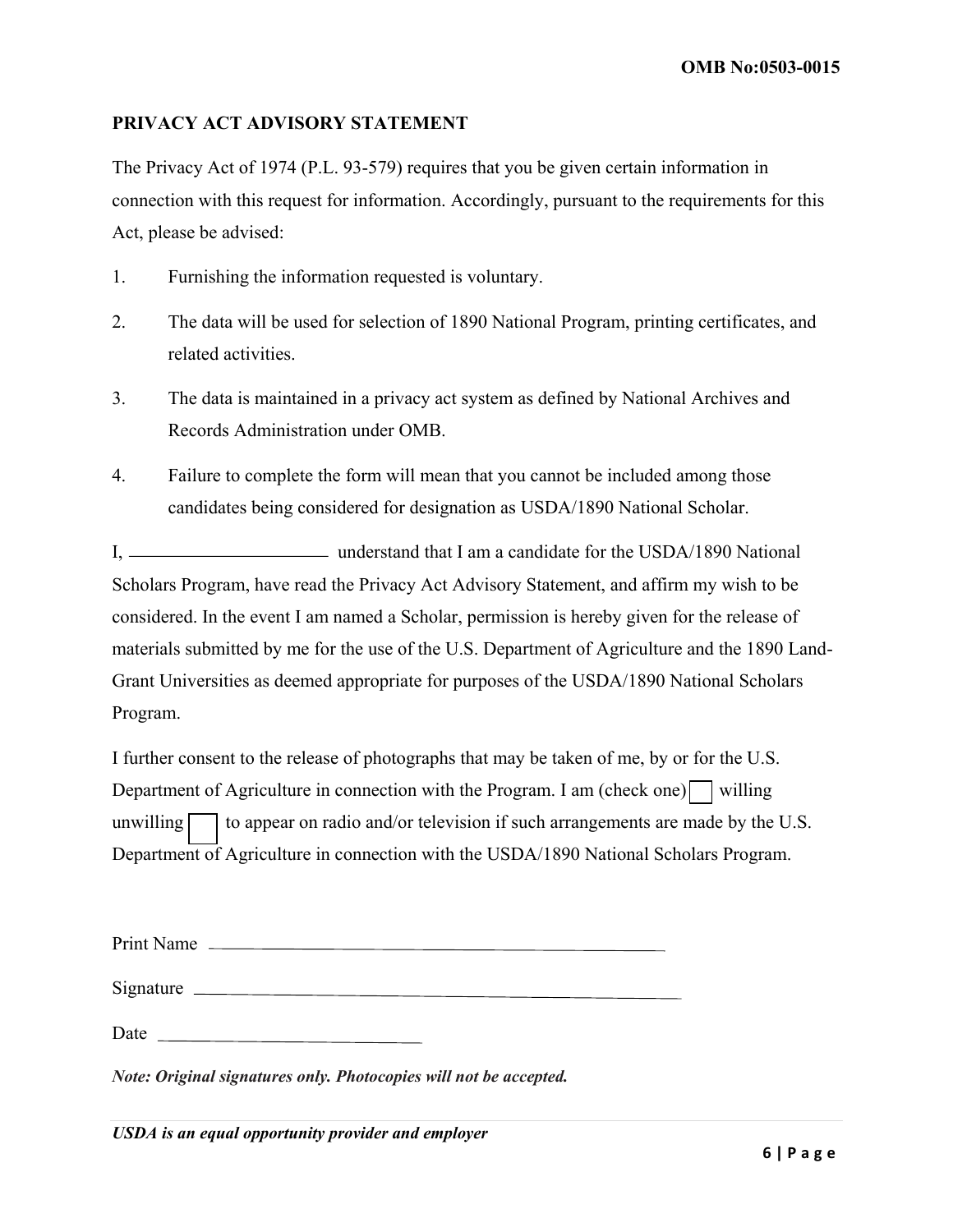#### **Candidate's Biographical Questionnaire (Please Print)**

The questions that follow are designed to collect information about your background, your interests, and your plans. Your answers to these questions will be used only in connection with your application for this scholarship program and will be divulged only to qualified persons who must see them during their duties.

#### **A. Biographical Information**

|                     | Last   | First                                                                                                                                                                                                                          | Middle |
|---------------------|--------|--------------------------------------------------------------------------------------------------------------------------------------------------------------------------------------------------------------------------------|--------|
| Sex:<br>Male        | Female |                                                                                                                                                                                                                                |        |
|                     |        |                                                                                                                                                                                                                                |        |
|                     |        |                                                                                                                                                                                                                                |        |
| Telephone (Home)    |        |                                                                                                                                                                                                                                |        |
| Telephone (Cell)    |        |                                                                                                                                                                                                                                |        |
|                     |        |                                                                                                                                                                                                                                |        |
|                     |        | Email Address Land and Address Land and Address Land and Address Land and Address Land and Address Land and Address Land and Address Land and Address Land and Address Land and Address Land and Address Land and Address Land |        |
| <b>B.</b> Education |        |                                                                                                                                                                                                                                |        |
|                     |        |                                                                                                                                                                                                                                |        |
|                     |        |                                                                                                                                                                                                                                |        |
|                     |        |                                                                                                                                                                                                                                |        |
| Telephone           |        |                                                                                                                                                                                                                                |        |
|                     |        |                                                                                                                                                                                                                                |        |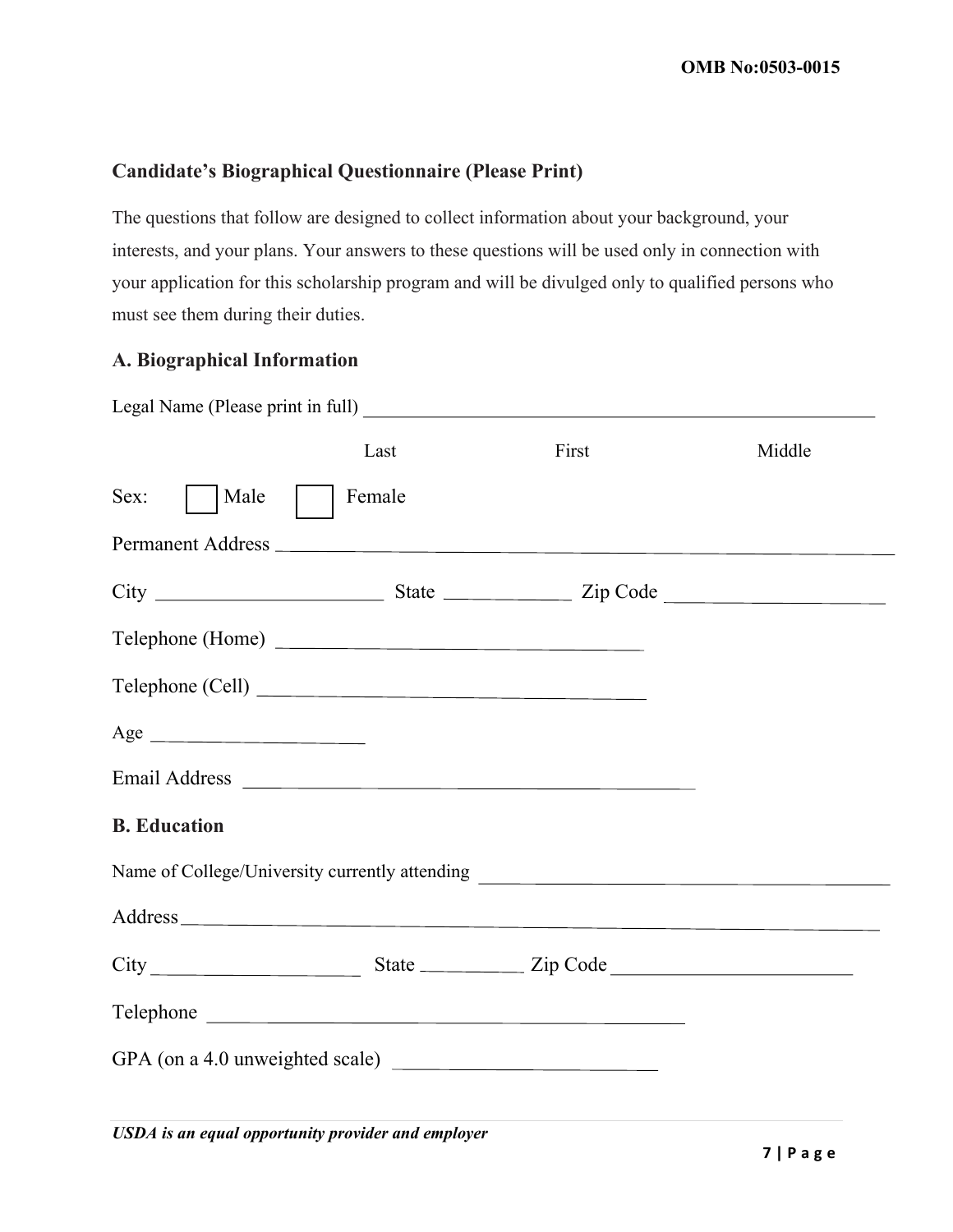1. List any other schools that you attended in the last 4 years. List the schools in order of attendance, with the one you attended most recently listed first.

| Name of School | Address | <b>Attendance Dates</b> |
|----------------|---------|-------------------------|
|                |         |                         |
|                |         |                         |
|                |         |                         |
|                |         |                         |
|                |         |                         |
|                |         |                         |
|                |         |                         |
|                |         |                         |
|                |         |                         |
|                |         |                         |
|                |         |                         |

2. Name(s) of the 1890 University (or Universities) to which you are applying, in order of preference (i.e. 1 =Most Preferred, 3=Least Preferred):

| ∼<br>$\sim \cdot$ |  |
|-------------------|--|
| - 1               |  |

*Note: Applicants applying to more than one 1890 Land-Grant University must submit separate 1890 National Scholars Program applications for each university.* 

- 3. What course of study (declared major) will you pursue?
- 1st Choice
- 2nd Choice

Other Related Disciplines/Unlisted Major (please identify):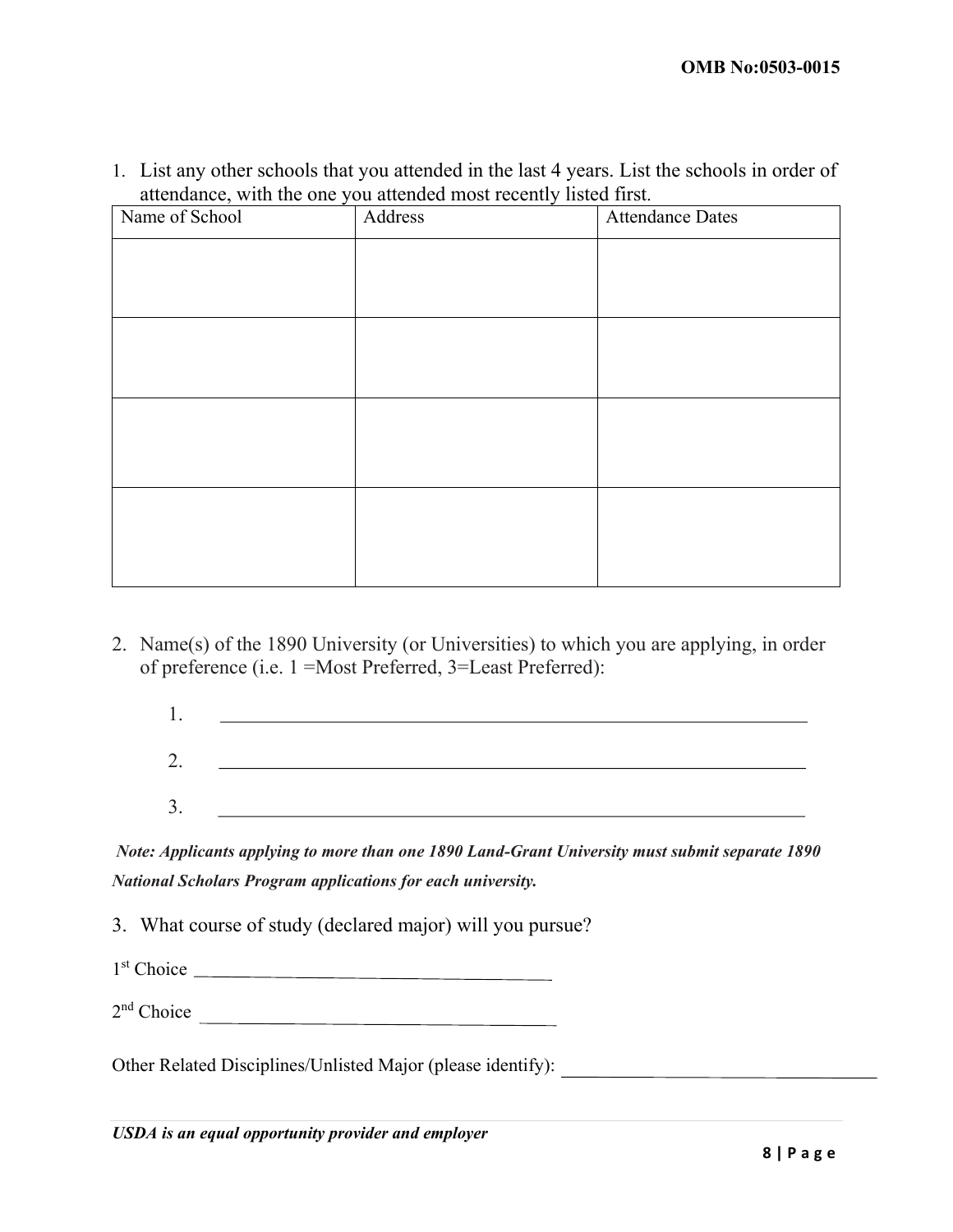*Note: All academic disciplines may not be available at every 1890 Land-Grant University. Check the University's academic offerings before applying for the scholarship.*

resources or related disciplines  $\Box$  Yes  $\Box$  No (if yes, please explain below) 4. Have you made career decisions related to agriculture, food sciences, natural

#### $\mathcal{L}_\text{max}$  , and the contribution of the contribution of the contribution of the contribution of the contribution of the contribution of the contribution of the contribution of the contribution of the contribution of t **C. Activities**

List volunteer services and jobs, you have held in the past 4 years (*be concise and limit your responses to the space provided*) including summer employment

| Activity | Dates of<br>Participation | Title/Position Held | Awards (include monetary,<br>plaques, or letters of<br>recommendation or<br>appreciation) |
|----------|---------------------------|---------------------|-------------------------------------------------------------------------------------------|
|          |                           |                     |                                                                                           |
|          |                           |                     |                                                                                           |
|          |                           |                     |                                                                                           |
|          |                           |                     |                                                                                           |
|          |                           |                     |                                                                                           |
|          |                           |                     |                                                                                           |
|          |                           |                     |                                                                                           |
|          |                           |                     |                                                                                           |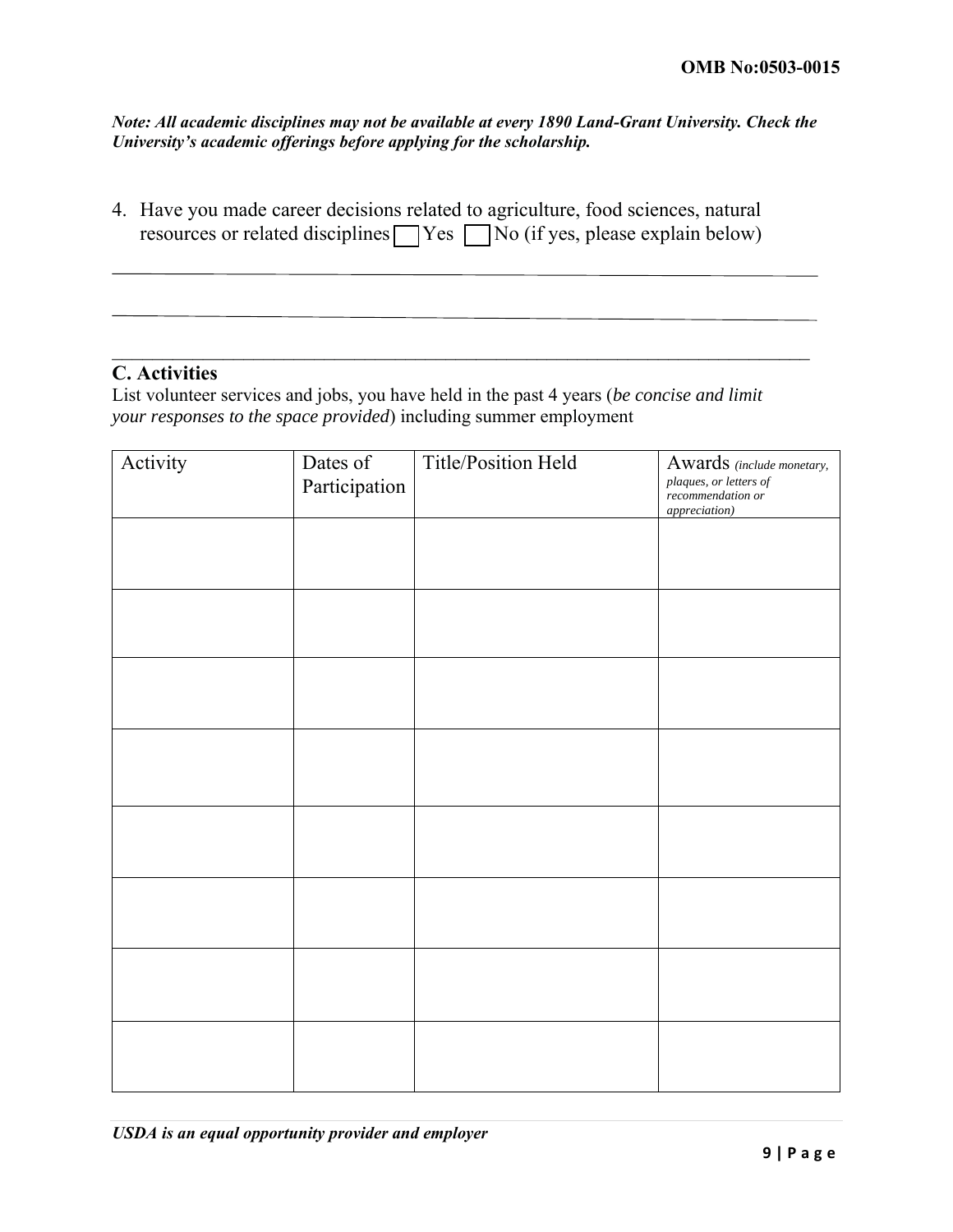#### **D. Essay**

Submit a 500-800-word essay describing: 1) your interest in working for USDA, 2) How do you envision the scholarship will impact you and your future as a public servant, and your experience and perceptions about agriculture, food sciences, and natural resources sciences. *Notes: You may provide your essay below or you may attach a type-written copy of your essay to the application.*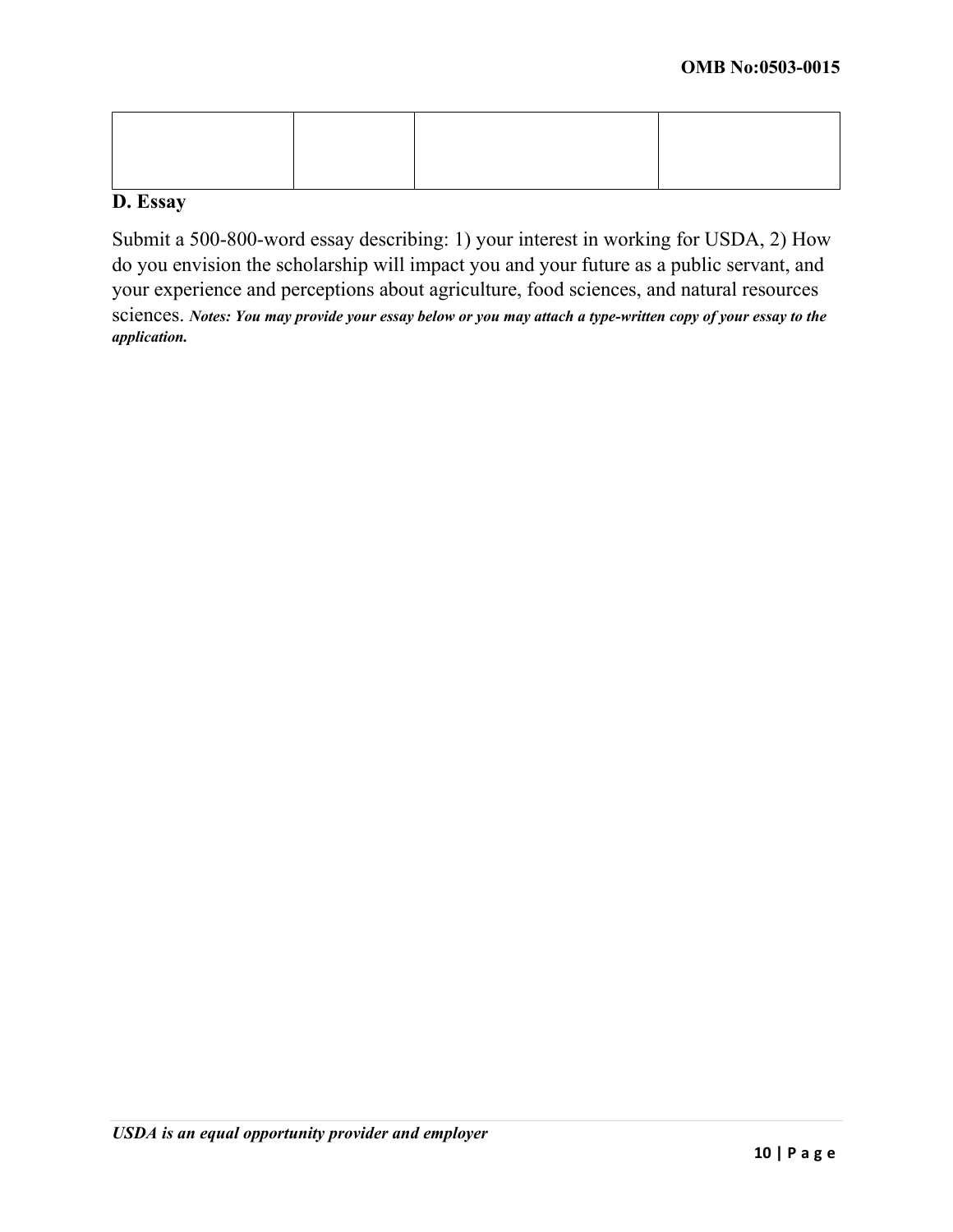#### **Signatory Page**

## **Final note: Review this form to make sure you have answered all questions completely. Proofread, spellcheck and edit your responses for completeness**

#### **Certification**

I certify that I completed this application and that all statements are true and accurate to the best of my knowledge. I understand that a false statement could eliminate me from consideration for this scholarship.

Print Legal Name

Signature

Date Signed

*Note: This form must be postmarked for return to each 1890 Land-Grant University of your choice no later than Friday January 31, 2020.*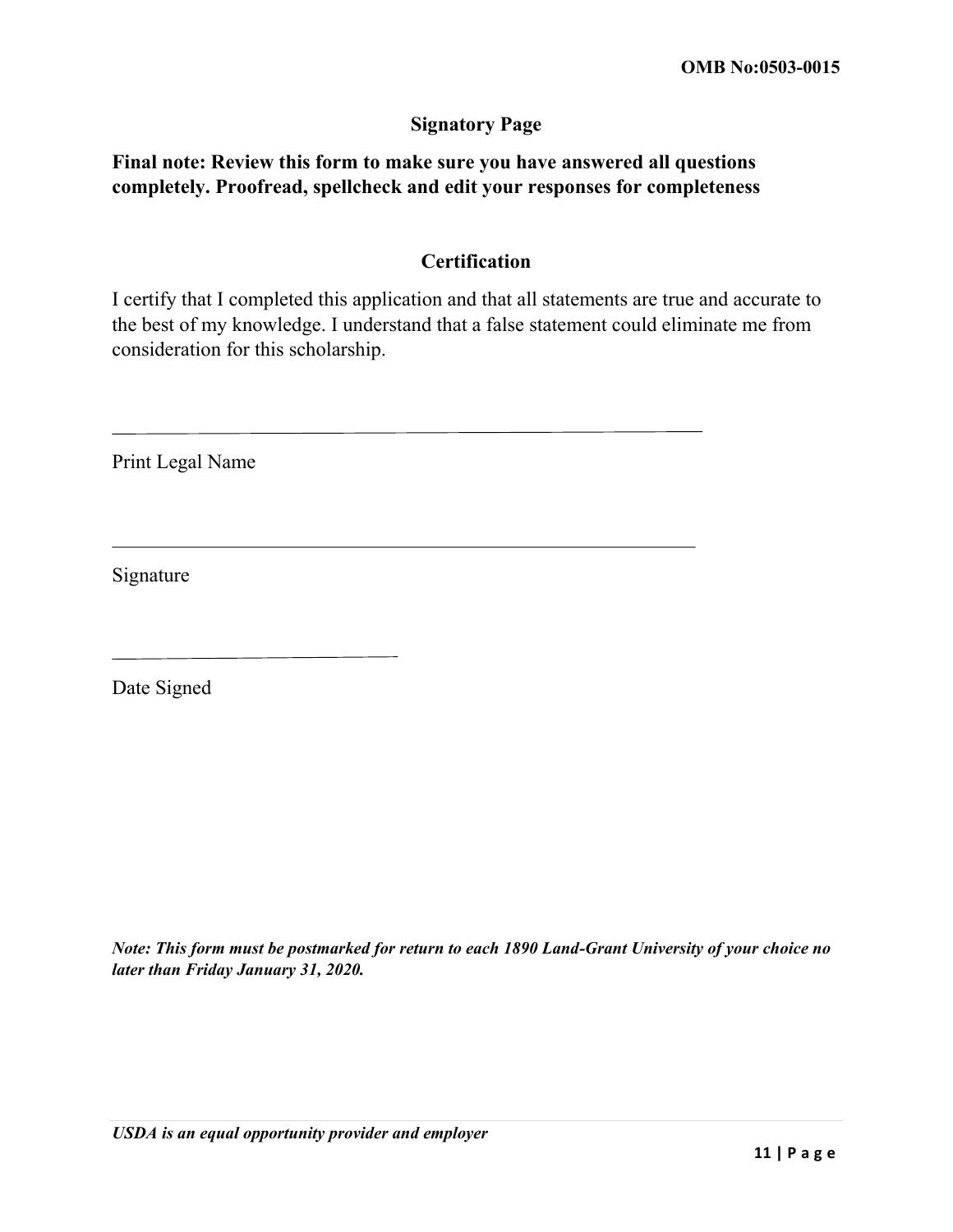## **Application Checklist**

| 1. | I have read and understand the eligibility requirements and meet all<br>eligibility criteria.                                                                                                                                                                                                 |  |  |
|----|-----------------------------------------------------------------------------------------------------------------------------------------------------------------------------------------------------------------------------------------------------------------------------------------------|--|--|
| 2. | I am submitting an original application and transcript to each 1890<br>University of interest (see mailing addresses on page 14-15 of this<br>application).                                                                                                                                   |  |  |
| 3. | I have applied for admission or am currently enrolled at each 1890<br>Land-Grant University of interest.                                                                                                                                                                                      |  |  |
| 4. | I have read and completed the Candidate's Biographical Information<br>section.                                                                                                                                                                                                                |  |  |
| 5. | I have enclosed two letters of recommendation from the following:<br>Department Head, Dean of College, or one of the University<br>1.<br><b>Vice Presidents</b><br>2. College Professor who has served as an instructor in one of<br>my courses                                               |  |  |
| 6. | I have enclosed a 500-800-word essay describing:<br>My interest in working for USDA,<br>1.<br>2. How I envision the scholarship will impact me and my future<br>as a public servant,<br>3. My experiences and perceptions about agriculture, food<br>sciences, and natural resource sciences. |  |  |
| 7. | I have signed and dated the application (original signature only).                                                                                                                                                                                                                            |  |  |
| 8. | I understand that the application package must be postmarked no<br>later than midnight Friday January 31, 2020 for consideration for<br>the USDA/1890 National Scholars Program.                                                                                                              |  |  |

## **Voluntary Marketing Survey**

How did you hear about the USDA /1890 National Scholars Program?

| Check all<br>that apply | Event or Person            | Location or Name |
|-------------------------|----------------------------|------------------|
|                         | College $Fair(s)$          |                  |
|                         | Academic/Financial Advisor |                  |
|                         | Professor                  |                  |
|                         | Direct Mail/Email          |                  |
|                         | <b>USDA</b> Employee       |                  |
|                         | Place of Worship           |                  |
|                         | Social Media               |                  |
|                         | Other (Specify)            |                  |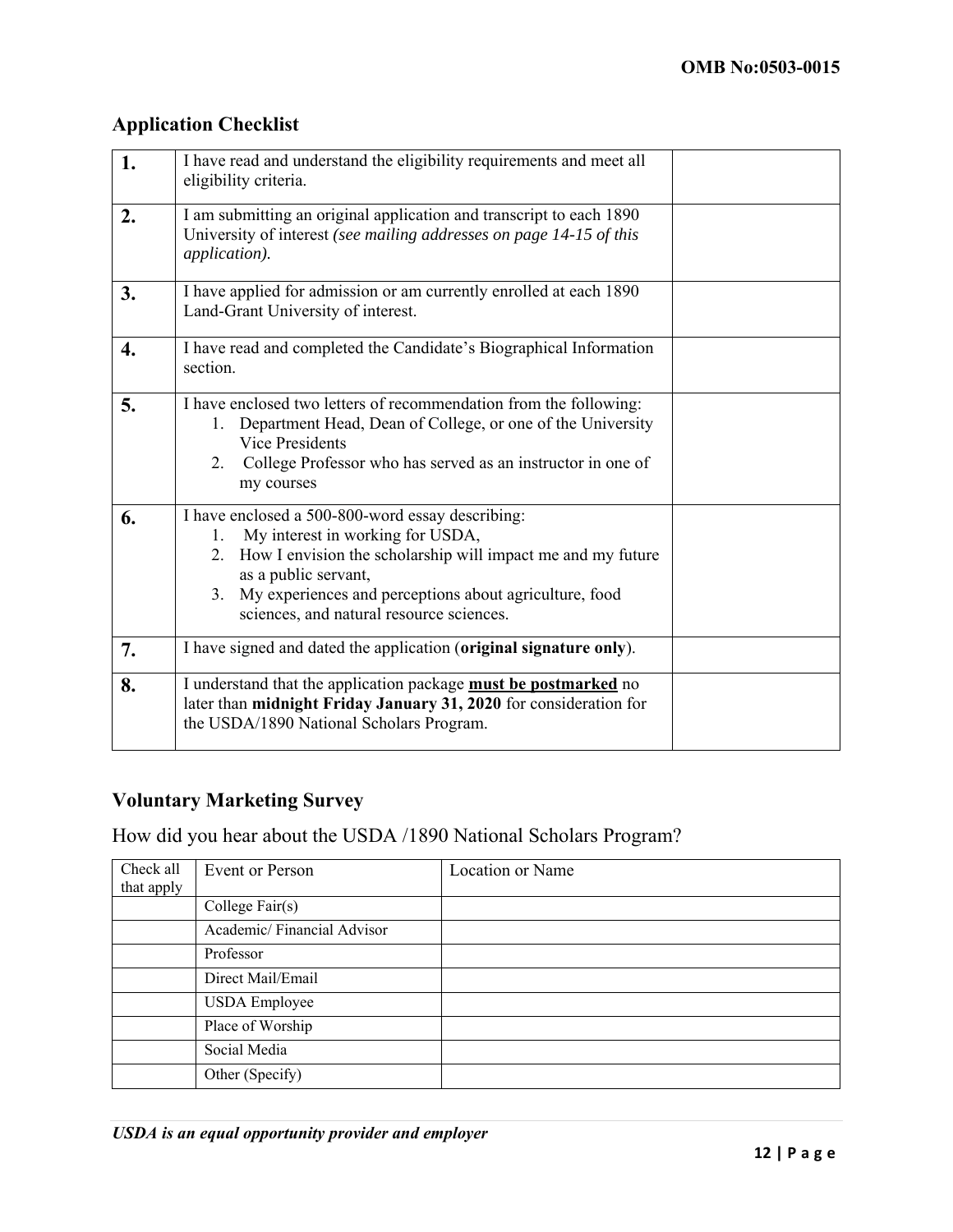## **1890 Land-Grant Universities Liaison Directory**

Attn: USDA/1890 Program Liaison Alabama A&M University Post Office Box 1087 Normal, AL 35762 (202) 570-3926

Attn: USDA/1890 Program Liaison Alcorn State University 1000 ASU Drive, Room 1139 104 Agriculture Science Building Lorman, MS 39096 (202) 596-0478

Attn: USDA/1890 Program Liaison Central State University 1400 Brush Row Road McLin Building, Room 210 Wilberforce, OH 45384 (202) 596-0140

Attn: USDA/I 890 Program Liaison Delaware State University CARS Ag Annex, Room 108F Dover, DE 1991 (202) 308-7687

Attn: USDA/1890 Program Liaison Florida A&M University 1740 South Martin L. King Jr., Boulevard Room 217, S. Perry-Paige Building Tallahassee, FL 32307-4100 (202) 510-6301

Attn: USDA/1890 Program Liaison Fort Valley State University 1005 State University Drive Pettigrew Center, Room 244 Fort Valley, GA 31030 (202) 253-4218

Attn: USDA/1890 Program Liaison Kentucky State University Cooperative Extension Facility 400 East Main Street, Room 221 Frankfort, KY 40601 (202) 570-5202

Attn: USDA/1890 Program Liaison Langston University School of Agriculture and Applied Sciences 100 Success Drive, Room V 115 Langston, OK 73050 (202) 263-9209

Attn: USDA/1890 Program Liaison Lincoln University 818 Lee Drive; 108 Bennett Hall Jefferson City, MO 65101 (202) 264-0736

Attn: USDA/1890 Program Liaison North Carolina A&T University 1601 East Market Street 107 B.C. Webb Hall Greensboro, NC 27411 (202) 281-8214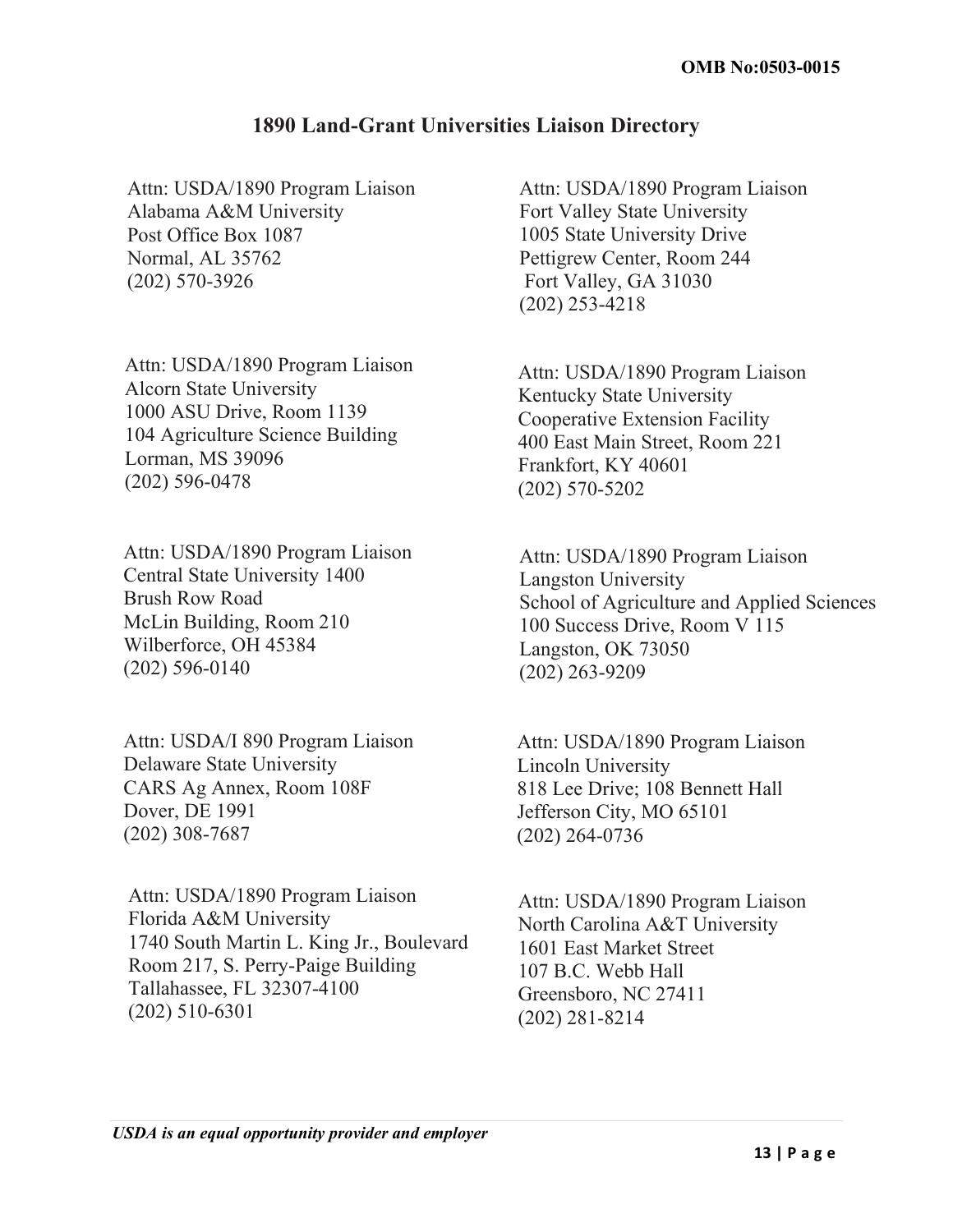#### **1890 Land-Grant Universities Liaison Directory**

Attn: USDA/1890 Program Liaison Prairie View A&M University P. O. Box 2736 Prairie View, TX 77446 (202) 302-4712

Attn: USDA/1890 Program Liaison South Carolina State University 300 College Avenue, N.E. P.O. Box 7246 Orangeburg, SC 29117 (202) 596-4442

Attn: USDA/1890 Program Liaison Southern University and A&M College Fisher Hall, Room 102 Baton Rouge, LA 70813 (202) 302-7255

Attn: USDA/1890 Program Liaison Tennessee State University 3500 John Merritt Boulevard Ag Science Dept., Room 20 P.O. Box 9629 Nashville, TN 37209-1561 (202) 596-0226

Attn: USDA/1890 Program Liaison West Virginia State University 100 Curtis House P .0. Box 1000 Institute, WV 25112-1000 (202) 596-4605

Attn: USDA/1890 Program Liaison Tuskegee University College of Agriculture, Environmental and Nutritional Sciences Campbell Hall Room 103 Tuskegee, AL 36088 (202) 306-9884

Attn: USDA/1890 Program Liaison University of Arkansas Pine Bluff 1200 North University Drive Mail Slot: 4806 Pine Bluff, AR 71611-2799 (202) 306-9810

Attn: USDA/1890 Program Liaison University of Maryland Eastern Shore One Backbone Road Hazel Hall, Room 3002 Princess Anne, MD 21853 (202) 306-7368

Attn: USDA/1890 Program Liaison Virginia State University P.O. Box 9081; 1 Hayden Drive L. Douglas Wilder Building, Room 202C Petersburg, VA 23806 (202) 596-0301